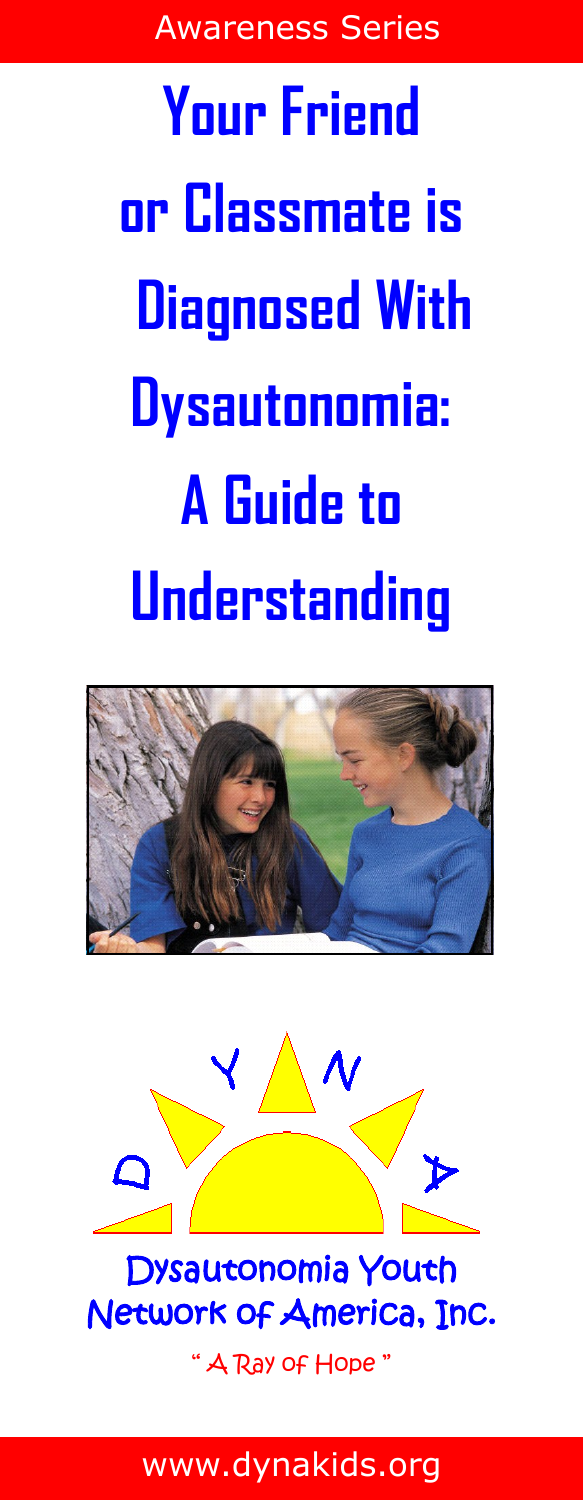### **Purpose**

This brochure is designed to provide information and promote understanding to young people who have a friend or a classmate afflicted with a dysautonomia condition.

Peer relationships are especially important and vital during our childhood, adolescent, and young adult years. Friends and a happy social life contribute to a healthy identity. Medical research shows that people who have friends tend to be happier, healthier, and live longer than those who don't. Friendship has numerous physical and spiritual benefits and a true friend is blessing in life.

The experience of an illness is a time when people find out who their real friends are. Sometimes friendships do not have the strength to endure the extra stress of an illness. Other times the illness is what cements a more solid friendship that will last a lifetime. We hope the information provided here will help friends maintain their friendships despite the undeniable difficulties faced by the impact of illness. This booklet will give friends and classmates some general information, suggest some strategies for renewal and growth that will benefit the relationships, and help everyone deal better.

Take a little time to read this booklet and then take a little more time to communicate with your friend or classmate. To begin your communications you will find a handy list included in this material. Please feel free to visit our website, watch our informative video, and contact our office for additional information on dysautonomia conditions.

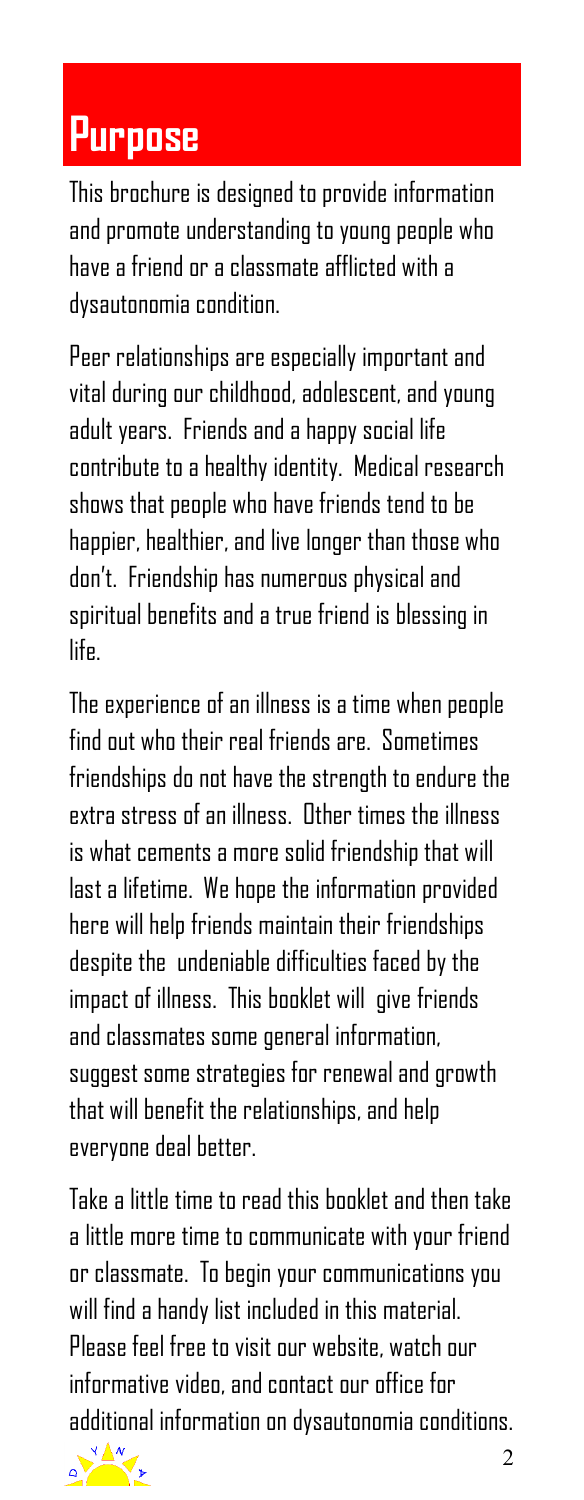### **Introduction**

Your friend has been diagnosed with a complex medical condition that is not well known. He or she is probably going through a difficult and stressful time. Chances are good that you are going through some changes too and that your friendship is experiencing some adjustments.

Illness takes a toll on any friendship. Your response to it defines your character and whether you like it or not—defines the solidarity of the friendship.

Most friends count on each other socially. Suddenly, you may find yourself without your friend at the school lunch table, left without a science lab partner, or sitting alone at the school football game. You miss your friend and no doubt, your friend deeply misses you too. You are both worried, you are both dealing with a loss, and you both need extra support right now. Make sure that you talk to your parent(s), guardian(s), school guidance counselor or a teacher if you need a little extra support.



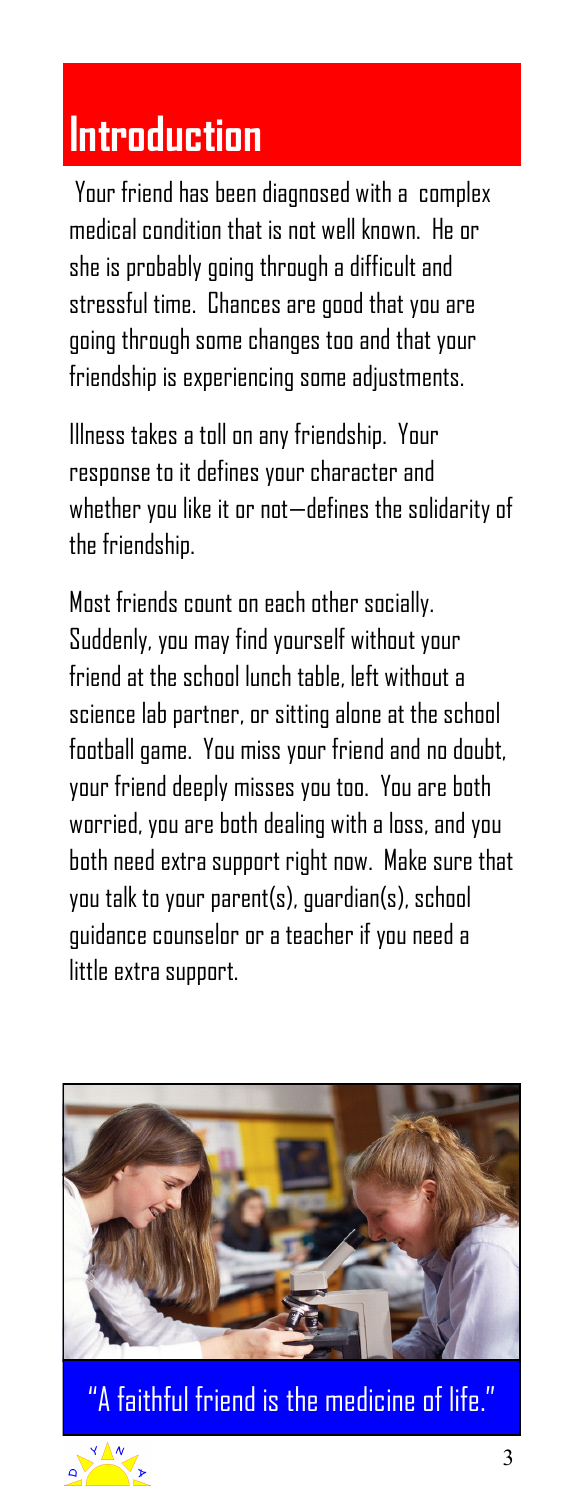## **What is Dysautonomia?**

Dysautonomia (dis-auto-no-me-ah): If you can pronounce this diagnosis, congratulations! Dysautonomia is a medical term used for a group of disorders that involve a dysregulation of the autonomic nervous system (ANS). Dysautonomia conditions can have complicated and often invisible symptoms that are not always obvious to the casual observer. Every individual with a dysautonomia condition has a unique medical situation and a different combination of symptoms.

The autonomic nervous system controls all of the unconscious functions of our bodies (the functions that *automatically* happen and that we never think about). A few things controlled by the ANS are heart rate, blood pressure, digestion, respiration, pupil dilation and constriction. blood vessel dilation and constriction, sensory regulation, and body temperature. As you can imagine, when the ANS doesn't work properly, the body and the person suffer.

Your friend's body is having to use extra energy to do simple things now. It is utilizing its limited resources in an attempt to compensate for the malfunction. Along with other symptoms, your friend probably gets fatigued more easily now, and he or she may become quickly exhausted from all this extra *invisihle* work.

Your friend will need to make some adjustments in order to allow their body time to heal. They will probably rest more often and they may take longer to regain their energy after an activity or social event. Schoolwork and extracurricular activities may need to be modified. They may not have as much time to spend with you right now, but it is important that you still stay connected. Not only does having friends make people feel happy, but having good friends promotes healing.

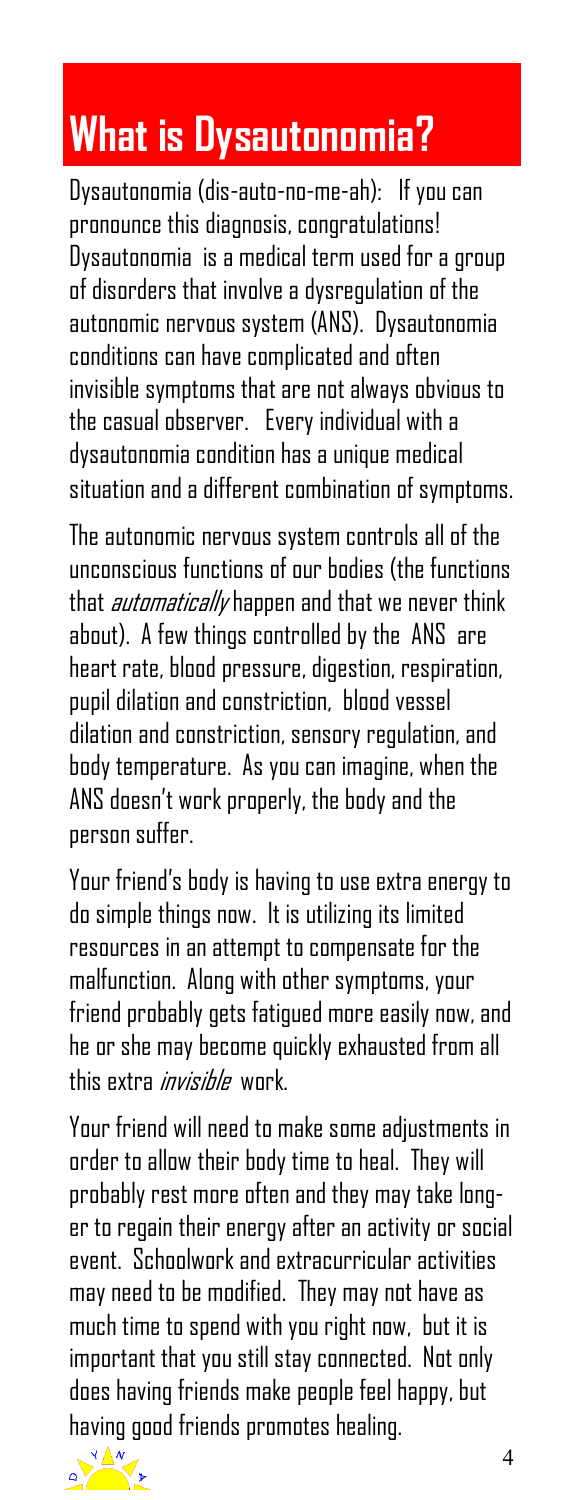### **What are the Symptoms?**

TACHYCARDIA (FAST HEART RATE) BRADYCARDIA (SLOW HEART RATE) **ORTHOSTATIC HYPOTENSION** (IN UPRIGHT BLOOD PRESSURE) ORTHOSTATIC INTOLERANCE (INABILITY TO REMAIN UPRIGHT) SYNCOPE AND NEAR SYNCOPE (FAINTING) SEVERE DIZZINESS EXCESSIVE FATIGUE EXERCISE INTOLERANCE MIGRAINES / HEADACHES GASTROINTESTINAL ISSUES NAUSEA / DIARRHEA / CONSTIPATION INSOMNIA JOINT / MUSCLE PAIN JOINT HYPERMOBILITY **MUSCLE WEAKNESS MENSTRUAL IRREGULARITIES** SHORTNESS OF BREATH THERMOREGULATORY ISSUES ANXIETY Low Moon TREMIII DUSNESS **FREQUENT LIRINATION** COGNITIVE IMPAIRMENT (BRAIN FOG) VISUAL BLURRING OR TUNNELING SFIZURES / CONVILISIONS

- Each dysautonomia condition has its own set of symptoms that apply.
- Each patient will experience different degrees of symptoms and have various systems impacted.
- Like all medical conditions, patients are afflicted to a different extent.

Each case is unique unto itself.

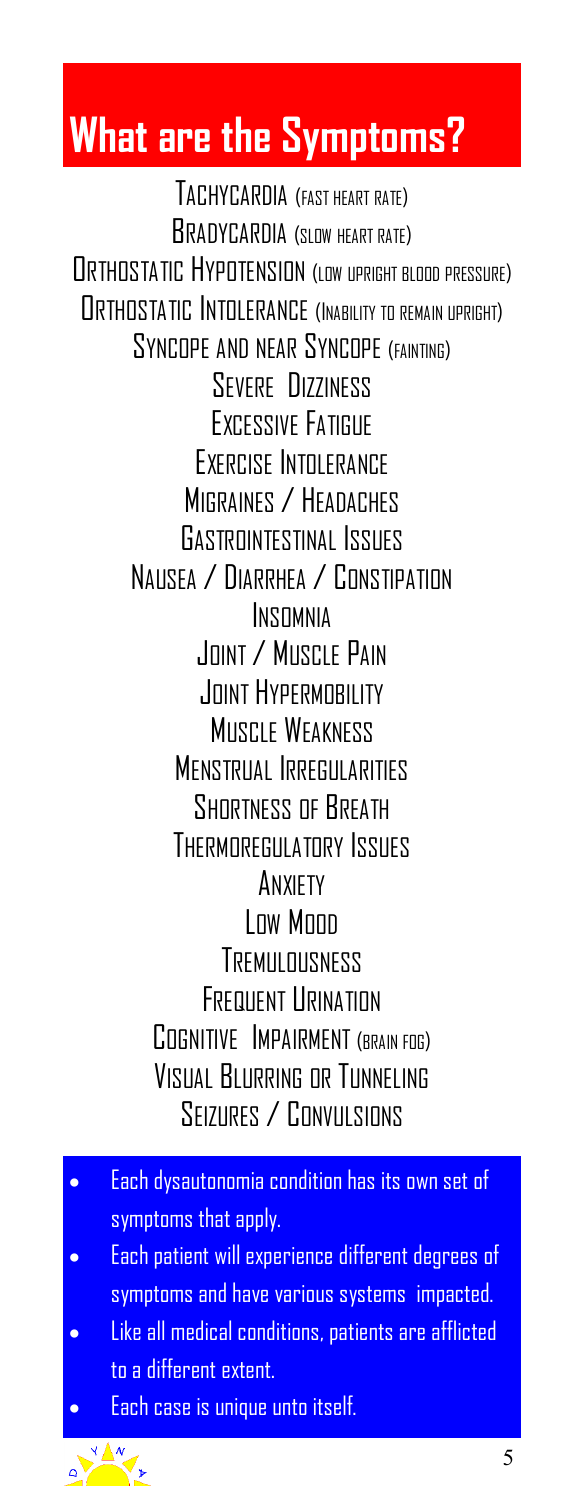## **Will my Friend be Okay?**

Many doctors at well known universities and hospitals are working very hard to better understand and treat the various dysautonomia conditions. Medical advances are being made everyday.

You will need to recognize that there is no "quick cure." Your friend may be given medications to help him/her with symptoms. Depending on which condition he or she has things like physical therapy may be recommended to prevent muscle deterioration. They may consult with a chronic illness counselor to help with the stress and life style impact.

Your friend will have times where they feel well enough to socialize and times where they feel bad again. That is what happens with dysautonomia conditions and many other chronic illnesses. There are often many ups and downs. Patients constantly have to make ongoing adjustments and readjustments in their lives. Often their sense of loss can be overwhelming. With the right support system, things will be much easier. Most patients will learn how to help their body function as well as possible. They will learn how to balance health needs, school obligations, and social desires. Your understanding will make a difference. Remember, your friend is still the same person he or she was before they got sick. Don't treat them like they are different now just because they have a medical condition. Let them know that you care and try your best to be there for them. Pick up that phone and ask how you can help.

Dysautonomia brings special considerations because the conditions are entirely unpredictable and the circumstances are always changing.

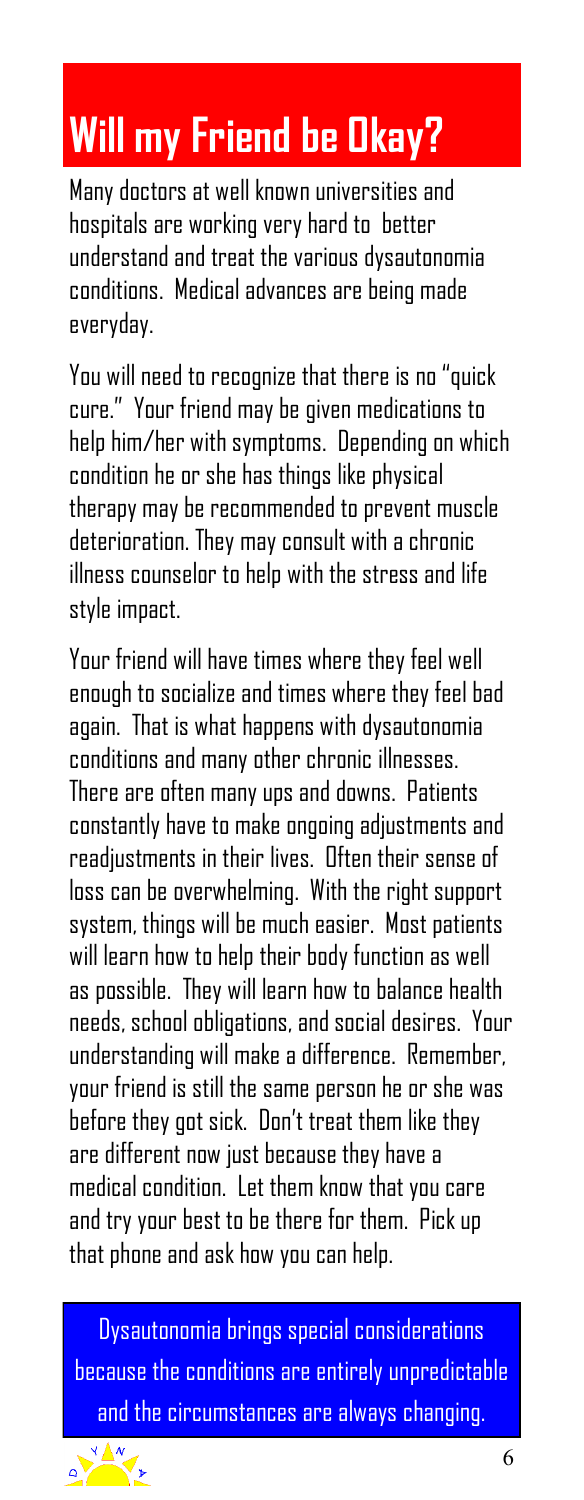#### **TIPS FOR FRIENDS**

- Most importantly keep being you—a good friend!
- Try to understand that your friend has a big challenge to overcome. Be patient.
- Communicate your questions and feelings.
- Treat them like the normal people they are! They are not different now just because they are coping with a medical condition.
- Read our web site www.dynainc.org for more information. Be sure to refer to the special section for friends.

#### **Message to Parents of Friend**

Your child has a friend or classmate diagnosed with a form of dysautonomia—a serious and chronic health condition. We want you to know, that this condition is definitely not contagious and is usually not life threatening. It can, however, be significantly life altering and very stressful for the patient and the family.

Illness is part of life—a tough part. Unfortunately, many children learn about this life lesson early in life. We recommend that you take this time as an opportunity to discuss such life circumstances with your child. If your child was friends with the ill student, you will want to make sure that they have the emotional support they need. Help them to maintain their friendship. Pick up the phone and call the friend's house and talk to the parents and just offer your concern. This can be a critical time for understanding and growth for our children (and sometimes for us). A caring community truly can make a difference for an ill child and the family. We invite you to visit our website for more information on dysautonomia.

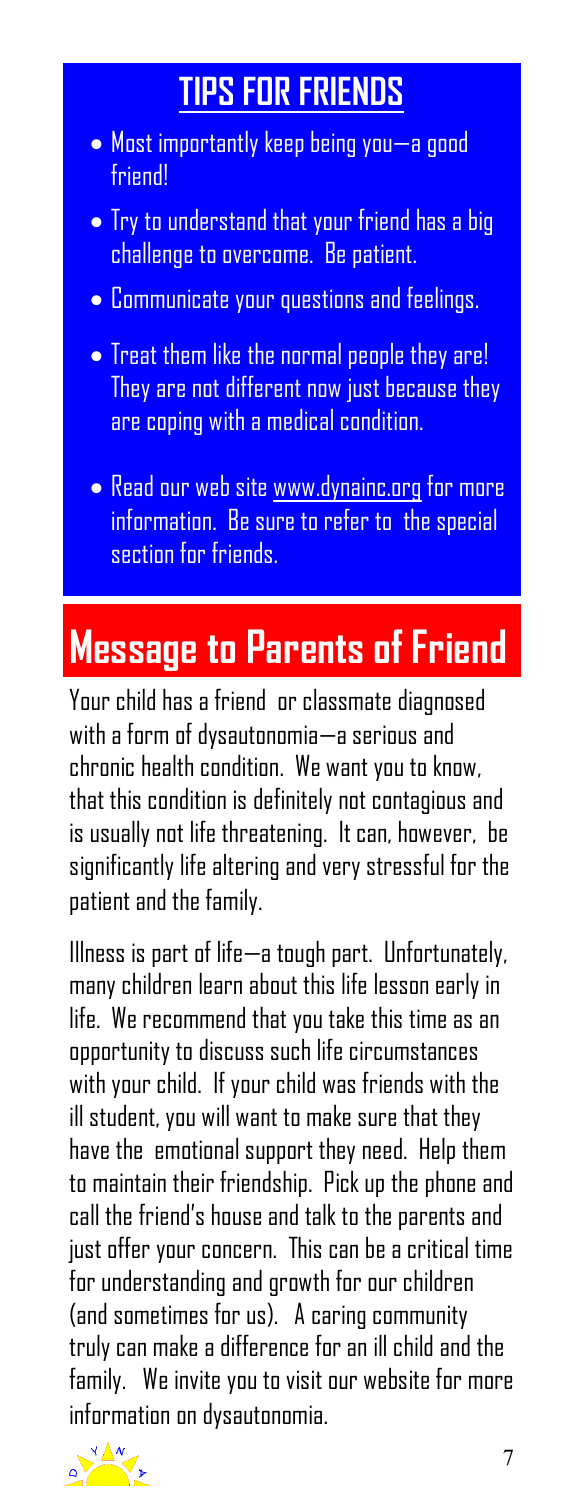# **Let's Talk About It**

Your friend has an invisible chronic illness. That means other people can't always see what they are dealing with. Sometimes people who don't understand what is going on, gossip and spread rumors. We want you to get reliable information. Please speak directly to your friend or your parents, teacher or counselor. Avoid the drama and misinformation on uncertified web sites and forums. Use this brochure to begin your communication with your friend. Feel free to contact the DYNA office at 301-705-6995 if you have any general questions about dysautonomia.

# **Friend Notes to You**

I have a form of dysautonomia called:

You can learn more about it at www.dynainc.org

\_\_\_\_\_\_\_\_\_\_\_\_\_\_\_\_\_\_\_\_\_\_\_\_\_\_\_\_\_\_\_\_\_\_\_\_\_\_\_\_\_\_\_

I want you to know: \_\_\_\_\_\_\_\_\_\_\_\_\_\_\_\_\_\_\_\_\_\_\_\_\_\_

You can call me at: \_\_\_\_\_\_\_\_\_\_\_\_\_\_\_\_\_\_\_\_\_\_\_\_\_\_\_

|             | My email is:                |
|-------------|-----------------------------|
|             | I am up to seeing visitors. |
|             |                             |
|             | Please call me soon.        |
|             | Other                       |
| $\sqrt{4N}$ |                             |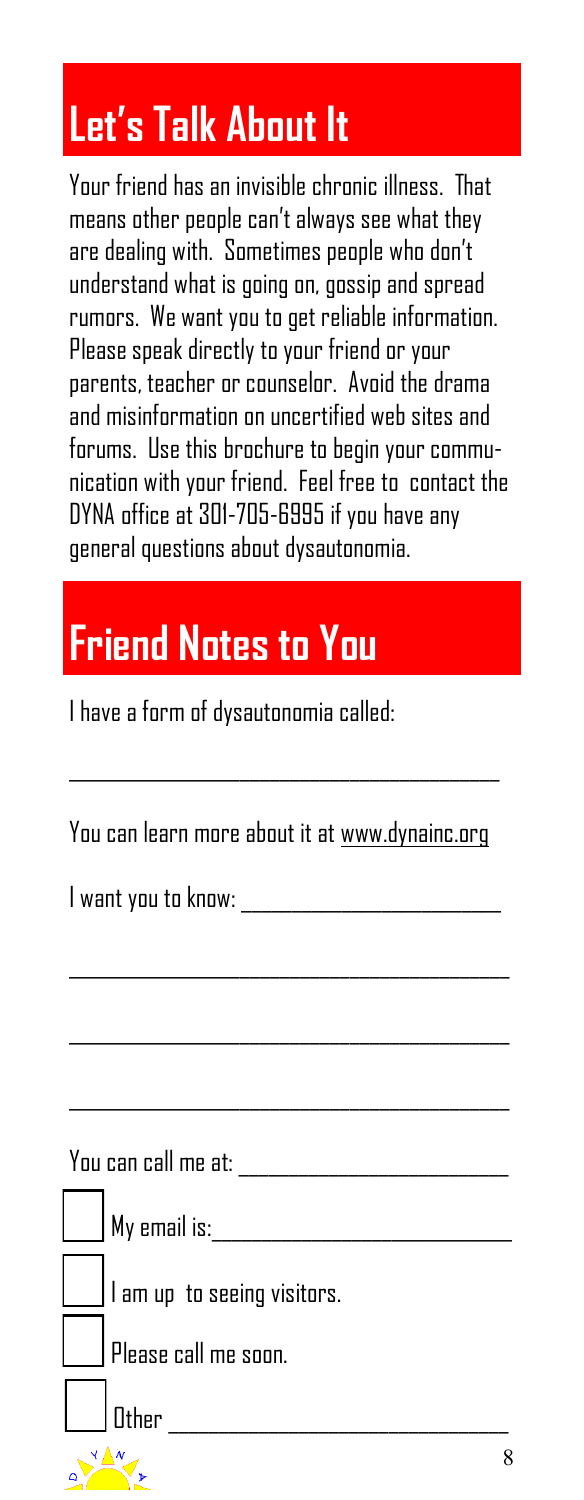|       | read this booklet, fill in this page, cut this sheet at<br>the perforation and give it back to your friend. |
|-------|-------------------------------------------------------------------------------------------------------------|
| Dear  |                                                                                                             |
| From: |                                                                                                             |
|       | I am your friend and will stick by you! Let's keep in<br>tnuch.                                             |
|       | I am a classmate or a friend of a friend and would like<br>to know you better. Can we communicate?          |
|       | I read the literature and understand your medical<br>condition better now. Thanks for sharing!              |
|       | I don't understand and have some questions.                                                                 |
|       | I want to help you and offer my support. Please tell<br>me what I can do to help you through this.          |
|       | I am uncomfortable being around people who have<br>medical issues, but I truly wish you well.               |
|       | I can't pronounce dysautonomia! GEEZ! What a word!                                                          |
|       | I am available to keep you up to date with school<br>assignments, activities, etc. when you are absent.     |
|       | We share the following classes or activities together:                                                      |

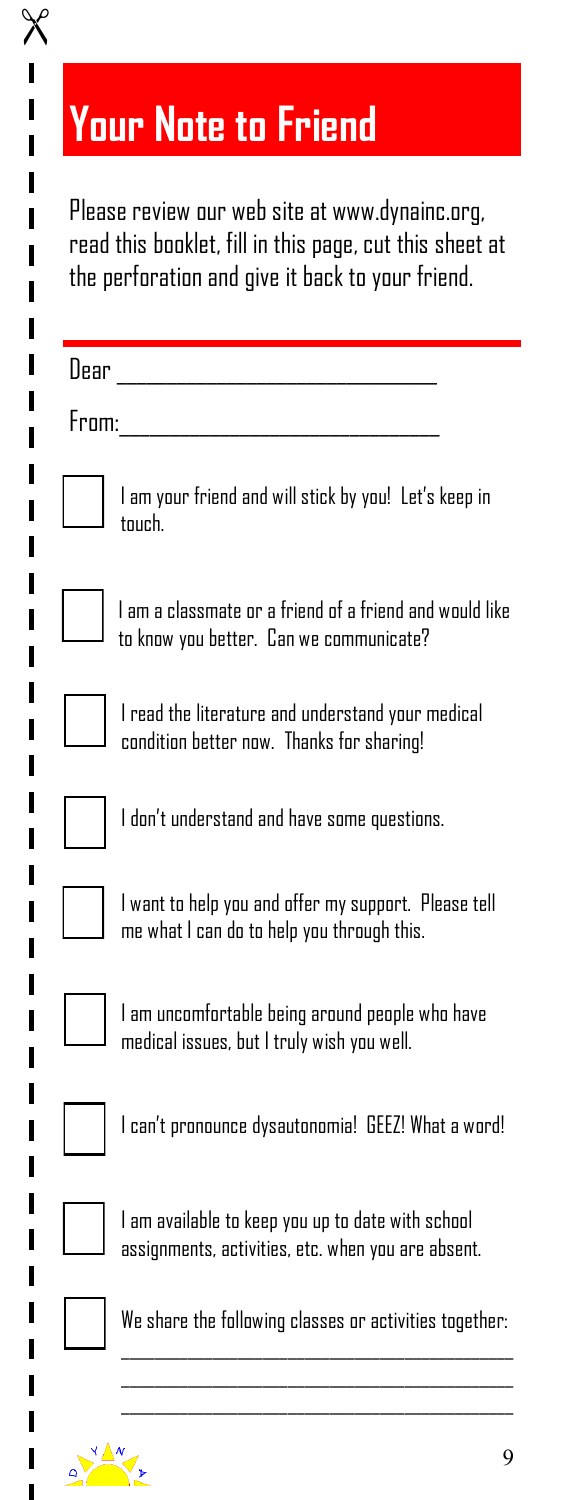| Things I want to tell you and other comments:  |  |  |  |  |  |  |  |
|------------------------------------------------|--|--|--|--|--|--|--|
|                                                |  |  |  |  |  |  |  |
|                                                |  |  |  |  |  |  |  |
|                                                |  |  |  |  |  |  |  |
|                                                |  |  |  |  |  |  |  |
|                                                |  |  |  |  |  |  |  |
|                                                |  |  |  |  |  |  |  |
|                                                |  |  |  |  |  |  |  |
|                                                |  |  |  |  |  |  |  |
|                                                |  |  |  |  |  |  |  |
|                                                |  |  |  |  |  |  |  |
|                                                |  |  |  |  |  |  |  |
|                                                |  |  |  |  |  |  |  |
|                                                |  |  |  |  |  |  |  |
|                                                |  |  |  |  |  |  |  |
|                                                |  |  |  |  |  |  |  |
|                                                |  |  |  |  |  |  |  |
|                                                |  |  |  |  |  |  |  |
| Here is the best way to stay in touch with me: |  |  |  |  |  |  |  |
|                                                |  |  |  |  |  |  |  |
|                                                |  |  |  |  |  |  |  |
|                                                |  |  |  |  |  |  |  |
|                                                |  |  |  |  |  |  |  |

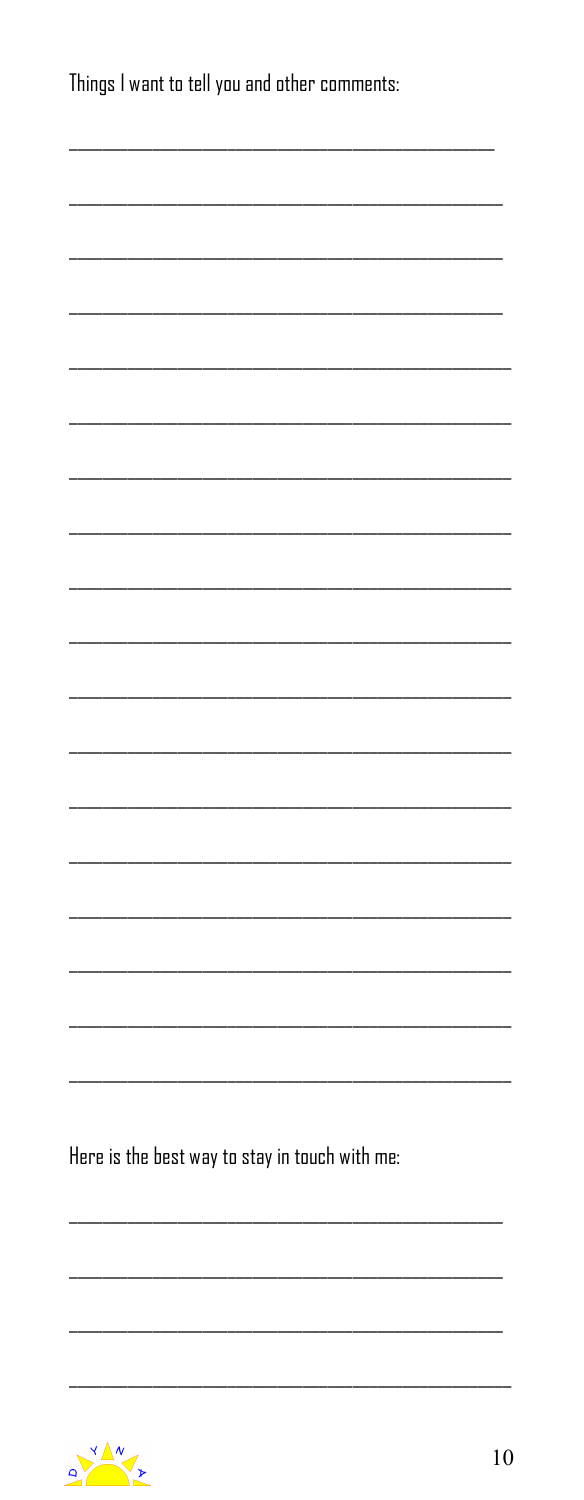## **What is DYNA?**

DYNA is a non profit organization established specifically for youth onset dysautonomia conditions.

Along with the leading physicians in the field of childhood dysautonomia and other professionals, we work to support youth afflicted with these life impacting conditions. We hold special events for our members and provide reliable and accurate medical information on dysautonomia conditions.

Our Awareness Campaign is aimed at promoting additional community understanding of youth diagnosed with dysautonomia and of the impact the conditions have on their lives.

We are able to provide our services because of the kindness of others. If you wish to make a donation in honor of your friend or classmate, please ask your parents or guardian to log on to www.dynainc.org and follow the directions. We will be glad to let your friend know that you made a donation in their honor.